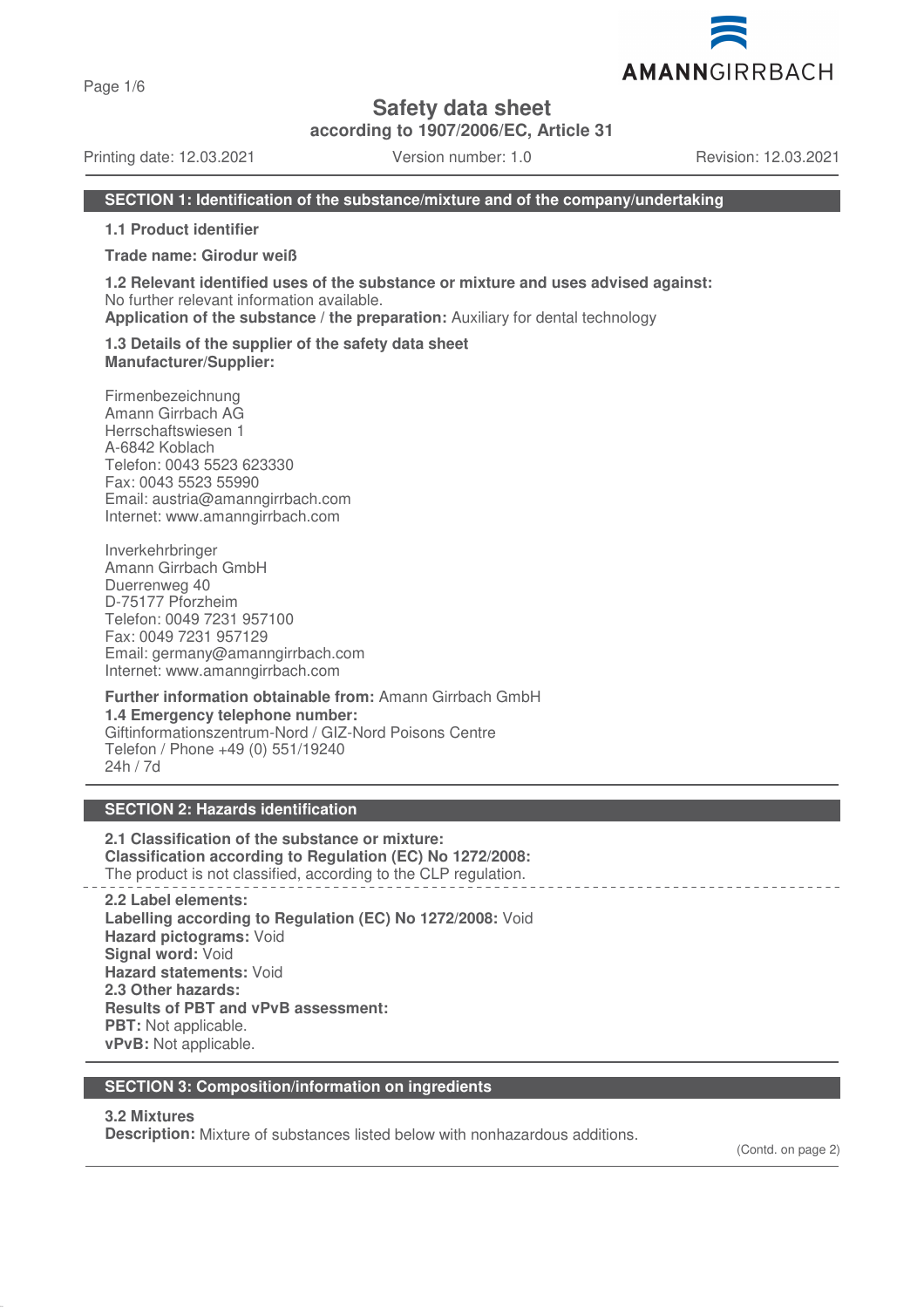

**Safety data sheet**

**according to 1907/2006/EC, Article 31**

Printing date: 12.03.2021 Version number: 1.0 Revision: 12.03.2021

Page 2/6

**Trade name: Girodur weiß**

(Contd. of page 1)

>50-≤100%

**Dangerous components:**  CAS: 7778-18-9 EINECS: 231-900-3 Reg.nr.: 01-2119444918-26 calcium sulphate, natural substance with a Community workplace exposure limit **Additional information:** For the wording of the listed hazard phrases refer to section 16.

### **SECTION 4: First aid measures**

#### **4.1 Description of first aid measures:**

**General information:**

Take affected persons out into the fresh air.

Do not leave affected persons unattended. **After inhalation:** Supply fresh air; consult doctor in case of complaints.

**After skin contact:** Immediately wash with water and soap and rinse thoroughly.

### **After eye contact:**

Rinse opened eye for several minutes under running water.

Call a doctor immediately.

**After swallowing:** Call a doctor immediately.

**4.2 Most important symptoms and effects, both acute and delayed:**

No further relevant information available.

**4.3 Indication of any immediate medical attention and special treatment needed:**

No further relevant information available.

#### **SECTION 5: Firefighting measures**

#### **5.1 Extinguishing media:**

**Suitable extinguishing agents:**

CO2, powder or water spray. Fight larger fires with water spray or alcohol resistant foam.

**5.2 Special hazards arising from the substance or mixture:**

Formation of toxic gases is possible during heating or in case of fire.

**5.3 Advice for firefighters:**

#### **Protective equipment:**

Mouth respiratory protective device.

Do not inhale explosion gases or combustion gases.

#### **SECTION 6: Accidental release measures**

**6.1 Personal precautions, protective equipment and emergency procedures:**

Wear protective equipment. Keep unprotected persons away.

Ensure adequate ventilation.

Use respiratory protective device against the effects of fumes/dust/aerosol.

**6.2 Environmental precautions:** Do not allow product to reach sewage system or any water course.

### **6.3 Methods and material for containment and cleaning up:**

Pick up mechanically.

Ensure adequate ventilation.

**6.4 Reference to other sections:**

See Section 7 for information on safe handling.

See Section 8 for information on personal protection equipment.

See Section 13 for disposal information.

### **SECTION 7: Handling and storage**

# **7.1 Precautions for safe handling:**

Open and handle receptacle with care.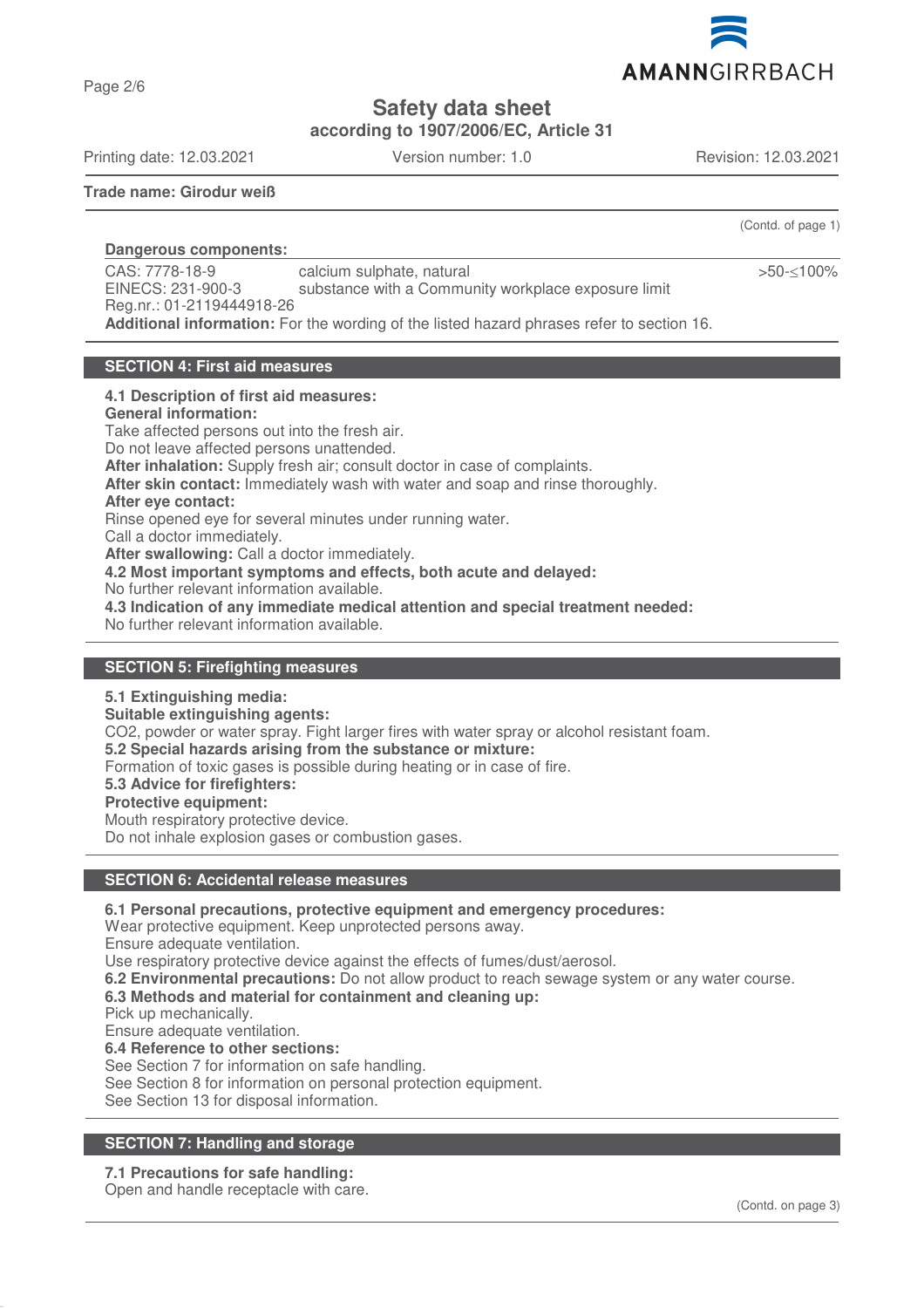

**Safety data sheet**

**according to 1907/2006/EC, Article 31**

Printing date: 12.03.2021 Version number: 1.0 Revision: 12.03.2021

Page 3/6

(Contd. of page 2)

**Trade name: Girodur weiß**

Ensure good ventilation/exhaustion at the workplace. Prevent formation of dust. **Information about fire - and explosion protection:** Keep ignition sources away - Do not smoke.

**7.2 Conditions for safe storage, including any incompatibilities:**

**Storage:**

**Requirements to be met by storerooms and receptacles:** Store only in the original receptacle. **Information about storage in one common storage facility:** Store away from foodstuffs. **Further information about storage conditions:** Keep container tightly sealed.

**7.3 Specific end use(s):** No further relevant information available.

### **SECTION 8: Exposure controls/personal protection**

**8.1 Control parameters:**

**Ingredients with limit values that require monitoring at the workplace:** 

**7778-18-9 calcium sulphate, natural**

OEL Long-term value: 10 mg/m<sup>3</sup>

#### **8.2 Exposure controls:**

**Appropriate engineering controls** No further data; see item 7.

## **Individual protection measures, such as personal protective equipment**

### **General protective and hygienic measures:**

The usual precautionary measures are to be adhered to when handling chemicals.

Wash hands before breaks and at the end of work.

Keep away from foodstuffs, beverages and feed.

Do not inhale dust / smoke / mist.

Avoid contact with the eyes and skin.

### **Respiratory protection:**

Use suitable respiratory protective device in case of insufficient ventilation.

Short term filter device:

Filter P1

**Hand protection** Protective gloves

### **Material of gloves:**

Nitrile rubber, NBR

Chloroprene rubber, CR

Butyl rubber, BR

The selection of the suitable gloves does not only depend on the material, but also on further marks of quality and varies from manufacturer to manufacturer.

**Penetration time of glove material:**

The exact break through time has to be found out by the manufacturer of the protective gloves and has to be observed.

**Eye/face protection** Tightly sealed goggles

### **SECTION 9: Physical and chemical properties**

| 9.1 Information on basic physical and chemical properties: |                 |
|------------------------------------------------------------|-----------------|
| <b>General Information:</b>                                |                 |
| Colour:                                                    | White           |
| Odour:                                                     | Odourless       |
| <b>Odour threshold:</b>                                    | Not determined. |
| Melting point/freezing point:                              | $>1400$ °C      |
| Boiling point or initial boiling point and boiling         |                 |
| range                                                      | Undetermined.   |
| <b>Flammability</b>                                        | Not applicable. |

(Contd. on page 4)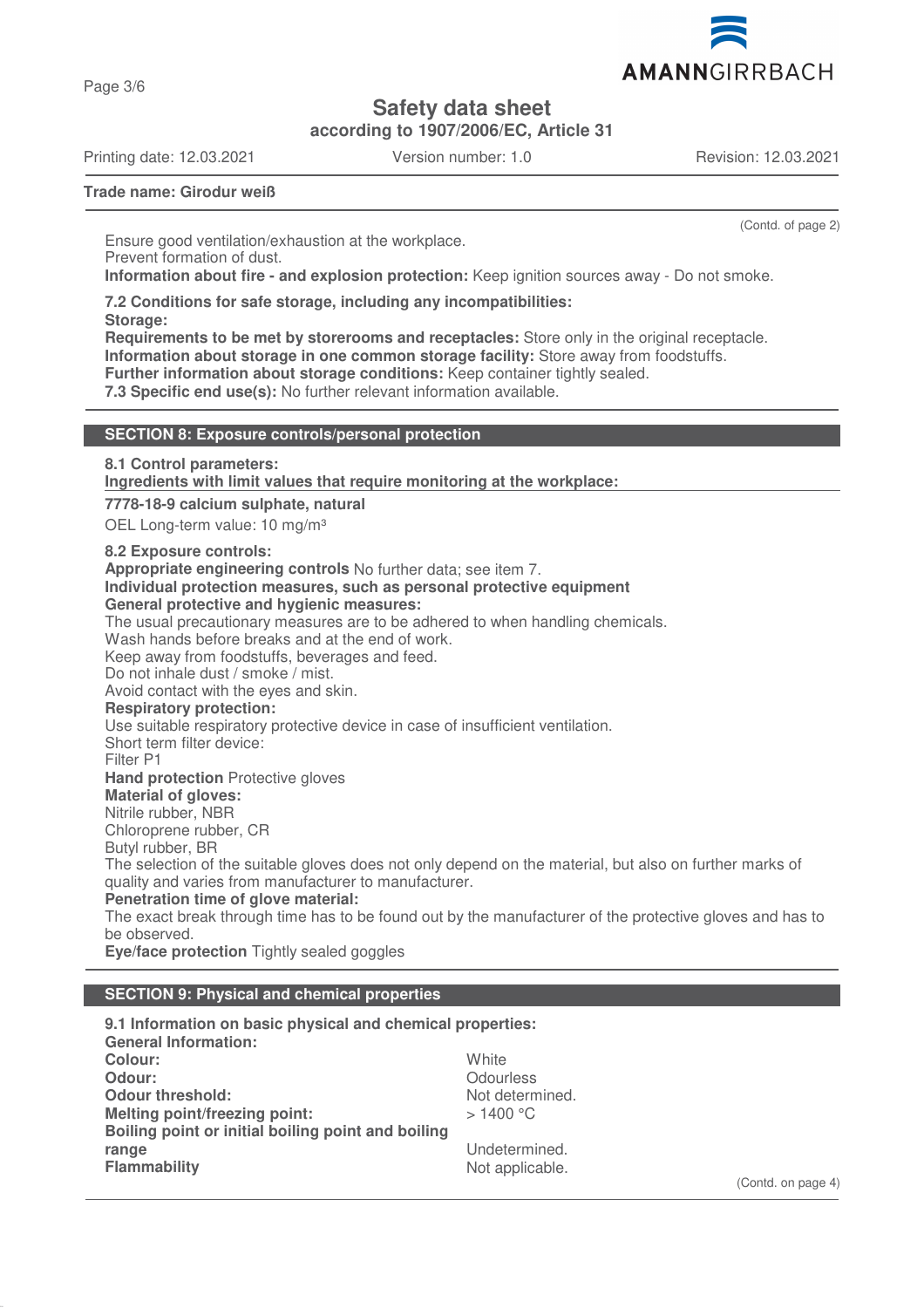Page 4/6

**Safety data sheet**

**according to 1907/2006/EC, Article 31**

Printing date: 12.03.2021 Version number: 1.0 Revision: 12.03.2021

AMANNGIRRBACH

**Trade name: Girodur weiß**

|                                                                                  | (Contd. of page 3)                            |
|----------------------------------------------------------------------------------|-----------------------------------------------|
| Lower and upper explosion limit                                                  |                                               |
| Lower:                                                                           | Not determined.                               |
| Upper:                                                                           | Not determined.                               |
| Flash point:                                                                     | Not applicable.                               |
| Auto-ignition temperature:                                                       | Product is not selfigniting.                  |
| <b>Decomposition temperature:</b>                                                | Not determined.                               |
| pH at 20 °C                                                                      | 4 - 8 (Suspension)                            |
| <b>Viscosity:</b>                                                                |                                               |
| <b>Kinematic viscosity</b>                                                       | Not applicable.                               |
| <b>Dynamic:</b>                                                                  | Not applicable.                               |
| <b>Solubility</b>                                                                |                                               |
| water at 20 °C:                                                                  | $2$ g/l                                       |
| Partition coefficient n-octanol/water (log value)                                | Not determined.<br>Not determined.            |
| <b>Vapour pressure:</b><br>Density and/or relative density                       |                                               |
| Density at 20 °C:                                                                | $2.6$ g/cm <sup>3</sup>                       |
| <b>Relative density:</b>                                                         | Not determined.                               |
| Bulk density at 20 °C:                                                           | 1100 - 1200 kg/m <sup>3</sup>                 |
| Vapour density:                                                                  | Not determined.                               |
|                                                                                  |                                               |
| 9.2 Other information:                                                           |                                               |
| Appearance:                                                                      |                                               |
| Form:                                                                            | Powder                                        |
| Important information on protection of health<br>and environment, and on safety. |                                               |
| <b>Explosive properties:</b>                                                     | Product does not present an explosion hazard. |
| <b>Change in condition:</b>                                                      |                                               |
| <b>Evaporation rate:</b>                                                         | Not applicable.                               |
|                                                                                  |                                               |
| Information with regard to physical hazard                                       |                                               |
| classes                                                                          |                                               |
| <b>Explosives</b><br><b>Flammable gases</b>                                      | Void<br>Void                                  |
| <b>Aerosols</b>                                                                  | Void                                          |
| <b>Oxidising gases</b>                                                           | Void                                          |
| <b>Gases under pressure</b>                                                      | Void                                          |
| <b>Flammable liquids</b>                                                         | Void                                          |
| <b>Flammable solids</b>                                                          | Void                                          |
| Self-reactive substances and mixtures                                            | Void                                          |
| <b>Pyrophoric liquids</b>                                                        | Void                                          |
| <b>Pyrophoric solids</b>                                                         | Void                                          |
| Self-heating substances and mixtures                                             | Void                                          |
| Substances and mixtures, which emit flammable                                    |                                               |
| gases in contact with water                                                      | Void                                          |
| <b>Oxidising liquids</b>                                                         | Void                                          |
| <b>Oxidising solids</b>                                                          | Void                                          |
| <b>Organic peroxides</b>                                                         | Void                                          |
| <b>Corrosive to metals</b>                                                       | Void                                          |
| <b>Desensitised explosives</b>                                                   | Void                                          |

# **SECTION 10: Stability and reactivity**

**10.1 Reactivity:** No further relevant information available.

(Contd. on page 5)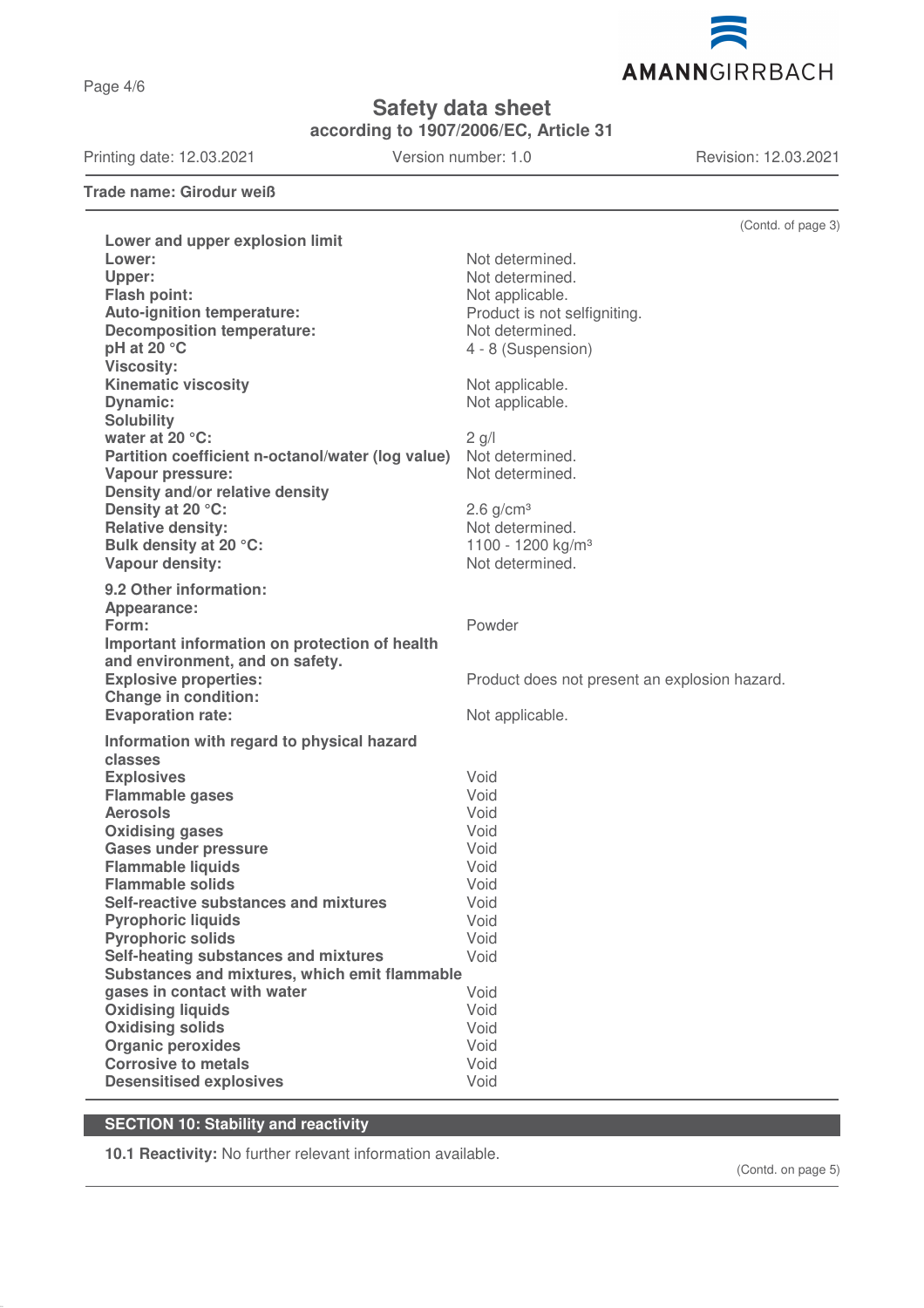

Page 5/6

# **Safety data sheet**

**according to 1907/2006/EC, Article 31**

Printing date: 12.03.2021 Version number: 1.0 Revision: 12.03.2021

(Contd. of page 4)

**Trade name: Girodur weiß**

**10.2 Chemical stability:**

**Thermal decomposition / conditions to be avoided:**

No decomposition if used according to specifications.

**10.3 Possibility of hazardous reactions:** No dangerous reactions known.

**10.4 Conditions to avoid:** No further relevant information available.

**10.5 Incompatible materials:** No further relevant information available.

**10.6 Hazardous decomposition products:** Sulphur oxides (SOx)

### **SECTION 11: Toxicological information**

### **11.1 Information on hazard classes as defined in Regulation (EC) No 1272/2008**

**Acute toxicity** Based on available data, the classification criteria are not met.

**Skin corrosion/irritation** Based on available data, the classification criteria are not met.

**Serious eye damage/irritation** Based on available data, the classification criteria are not met.

**Respiratory or skin sensitisation** Based on available data, the classification criteria are not met.

**Germ cell mutagenicity** Based on available data, the classification criteria are not met.

**Carcinogenicity** Based on available data, the classification criteria are not met.

**Reproductive toxicity** Based on available data, the classification criteria are not met.

**STOT-single exposure** Based on available data, the classification criteria are not met.

**STOT-repeated exposure** Based on available data, the classification criteria are not met.

**Aspiration hazard** Based on available data, the classification criteria are not met.

**11.2 Information on other hazards**

**Endocrine disrupting properties** 

None of the ingredients is listed.

### **SECTION 12: Ecological information**

#### **12.1 Toxicity:**

**Aquatic toxicity:** No further relevant information available.

**12.2 Persistence and degradability:** No further relevant information available.

**12.3 Bioaccumulative potential:** No further relevant information available.

**12.4 Mobility in soil:** No further relevant information available.

**12.5 Results of PBT and vPvB assessment:**

**PBT:** Not applicable.

**vPvB:** Not applicable.

#### **12.6 Endocrine disrupting properties**

The product does not contain substances with endocrine disrupting properties.

**12.7 Other adverse effects:** No further relevant information available.

### **Additional ecological information:**

**General notes:**

Water hazard class 1 (German Regulation) (Self-assessment): slightly hazardous for water Do not allow undiluted product or large quantities of it to reach ground water, water course or sewage system.

### **SECTION 13: Disposal considerations**

### **13.1 Waste treatment methods:**

**European waste catalogue:**

Dispose of contents/container in accordance with local/regional/national/international regulations.

#### **Uncleaned packaging:**

**Recommendation:** Disposal must be made according to official regulations.